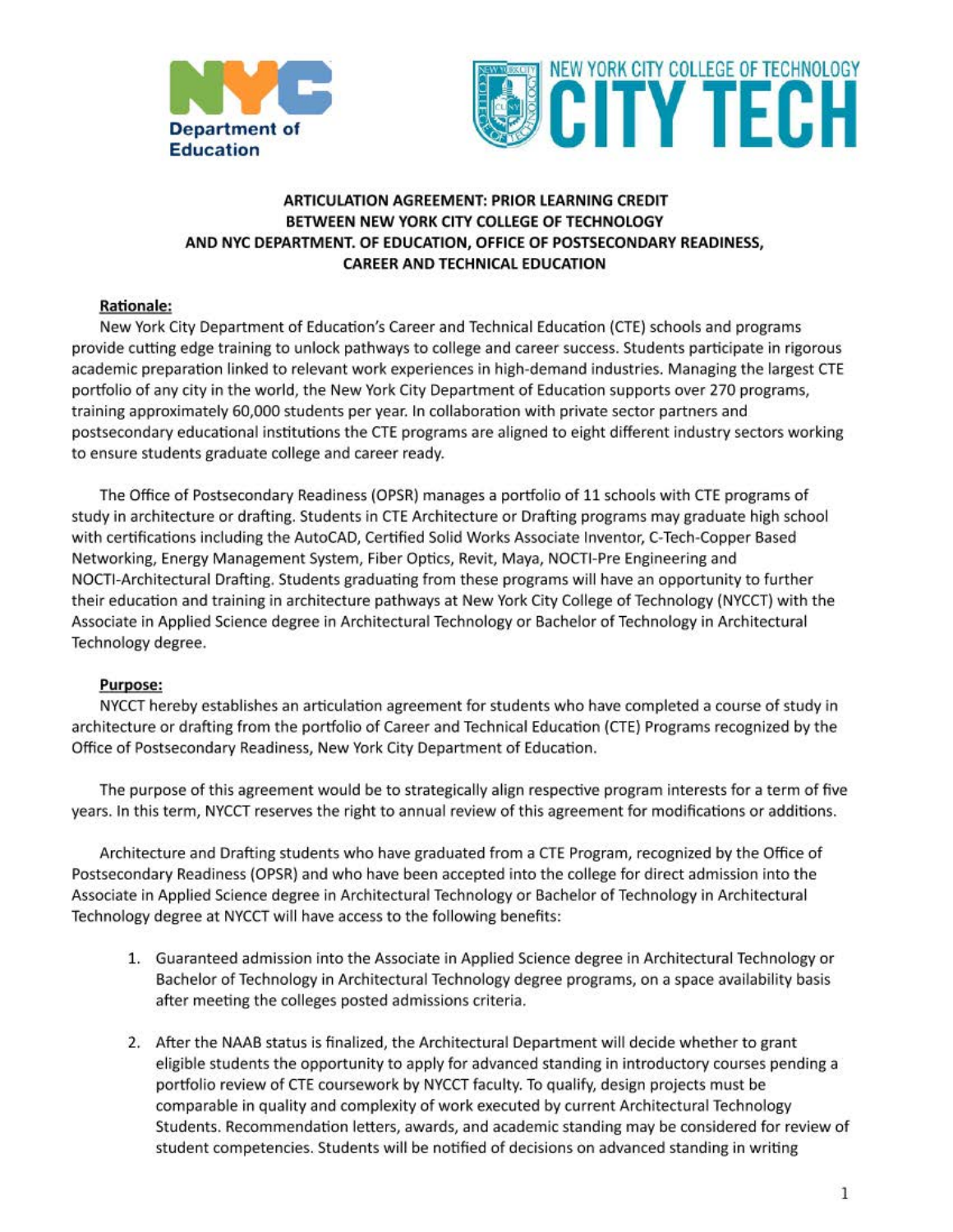



prior to course start date. Portfolios should be submitted ideally in February of the year of application.

Advanced Standing does not provide college credit for previous High School courses, but recognizes that the student has had prior exposure to introductory concepts within the discipline. Further and/or alternative assessment of student ability may be requested. Students will be required to take additional advanced courses to complete the required credits in the major.

## **The Architectural Technology Department at NYCCT agrees to collaborate with the Office of Postsecondary Readiness, CTE Department when appropriate to:**

- Review the curriculum and credentialing of the CTE Architecture and Drafting programs with the goal of aligning wherever possible to the City Tech curriculum.
- Provide guidance and information on Architectural Design and Technology education requirements and career expectations.
- Participation in planning committees to map courses and curricula content a i
- Assessment of courses for advanced standing for incoming students as necessary
- $\blacksquare$ Provide feedback on student success and outcomes via shared metrics
- Provide opportunities for students to experience school and program culture and requirements
- Nominate faculty to participate on the CTE Engineering & Architecture Commission, as a means of establishing regular connections to school and to provide feedback on curriculum and credentialing.

## **The CTE Department in the Office of Postsecondary Readiness of the NYC Department of Education agrees to collaborate with the Architectural Technology Department when appropriate to:**

- Ensure CTE programs receive adequate guidance and support towards program quality and New York State Education Department approval.
- Provide a platform such as the CTE Engineering & Architecture Commission to have industry and postsecondary partners review and affect curriculum design choices.
- Share any new architecture and drafting programs that have been added to the CTE portfolio in March/April of every year to then be included in this articulation agreement
- Through school programs, provide career guidance and instruction throughout grades 9-12 to make informed career choices in areas related to architecture and drafting.
- CTE Office and School programs will compile and share data on students applying to the college to measure impact of support over time.
- Through OPSR led capacity building supports, CTE programs will design, review, upgrade and implement curricula and program standards to more strongly align to postsecondary requirements. This will help students make a smoother transition from high school to college.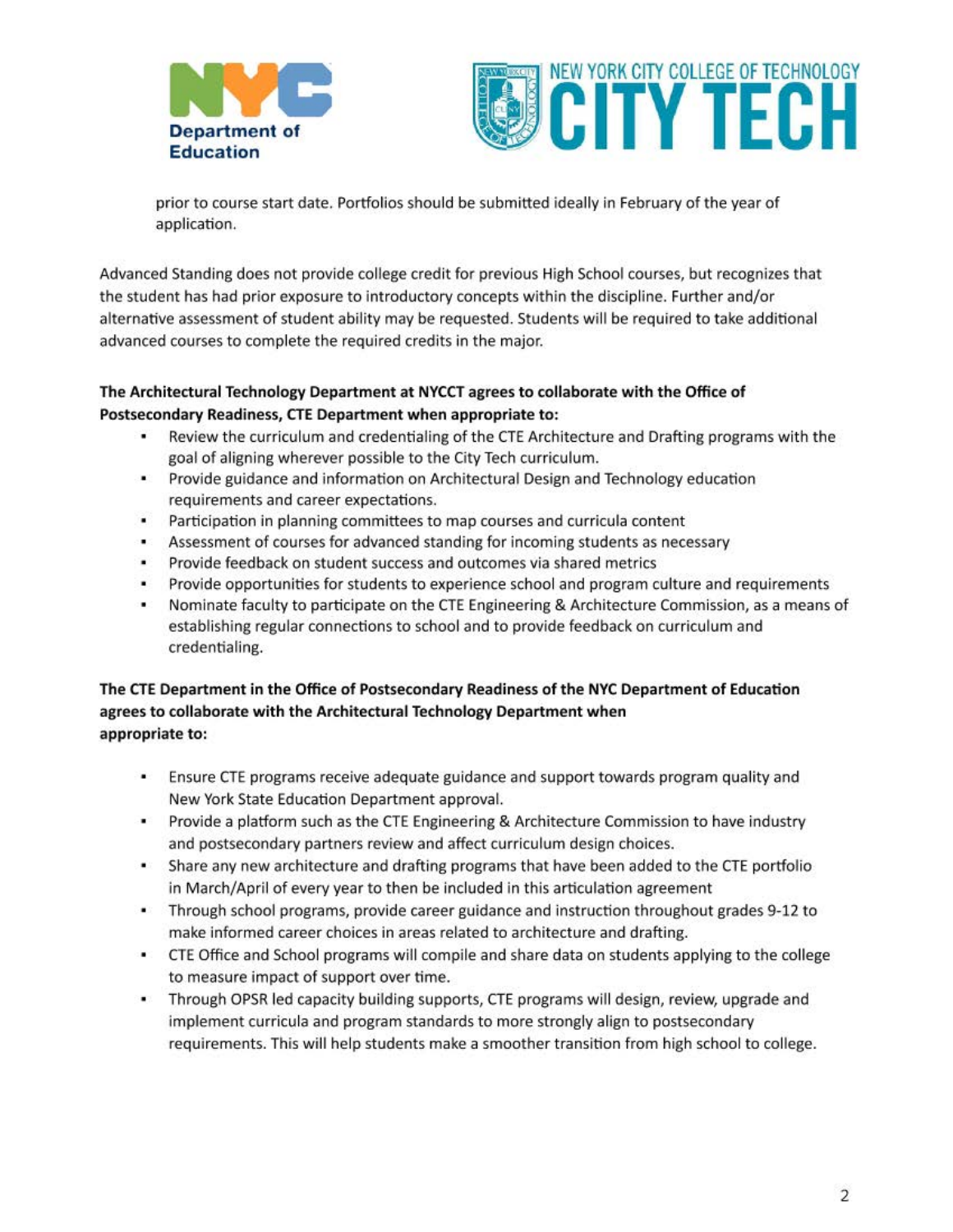



Upon approval of this agreement, all cooperating agencies can publicize in brochures and other recruitment/admissions materials. NYCCT reserves the right to make final determination on prior learning credit and efforts will be made to accommodate all qualified students on a space availability basis.

This agreement shall be in effect upon signing by both parties and revised by mutual agreement of both parties. Curriculum, equipment or facilities may be reviewed at any time per request by either party.

The term of this agreement shall commence as of June of 2021 and shall remain in effect until June 30, 2027. Significant changes in curricula will be taken into account upon yearly review.

Agreement accepted for NYCCT by:

| Pamela Brown                                                           | 120621    |
|------------------------------------------------------------------------|-----------|
| Dr. Pam Brown                                                          |           |
| Provost<br>12/06/2021                                                  | Date,     |
| Professor Sanjive Vaidya                                               | Date      |
| Chair of the Department of Architectural Technology                    |           |
| Agreement accepted for New York City Department of Education by:       |           |
| Harini Venkatesh                                                       | 12/6/2021 |
| Harini Venkatesh<br>Executive Director, Career and Technical Education | Date      |

Office of Postsecondary Readiness, NYC Department of Education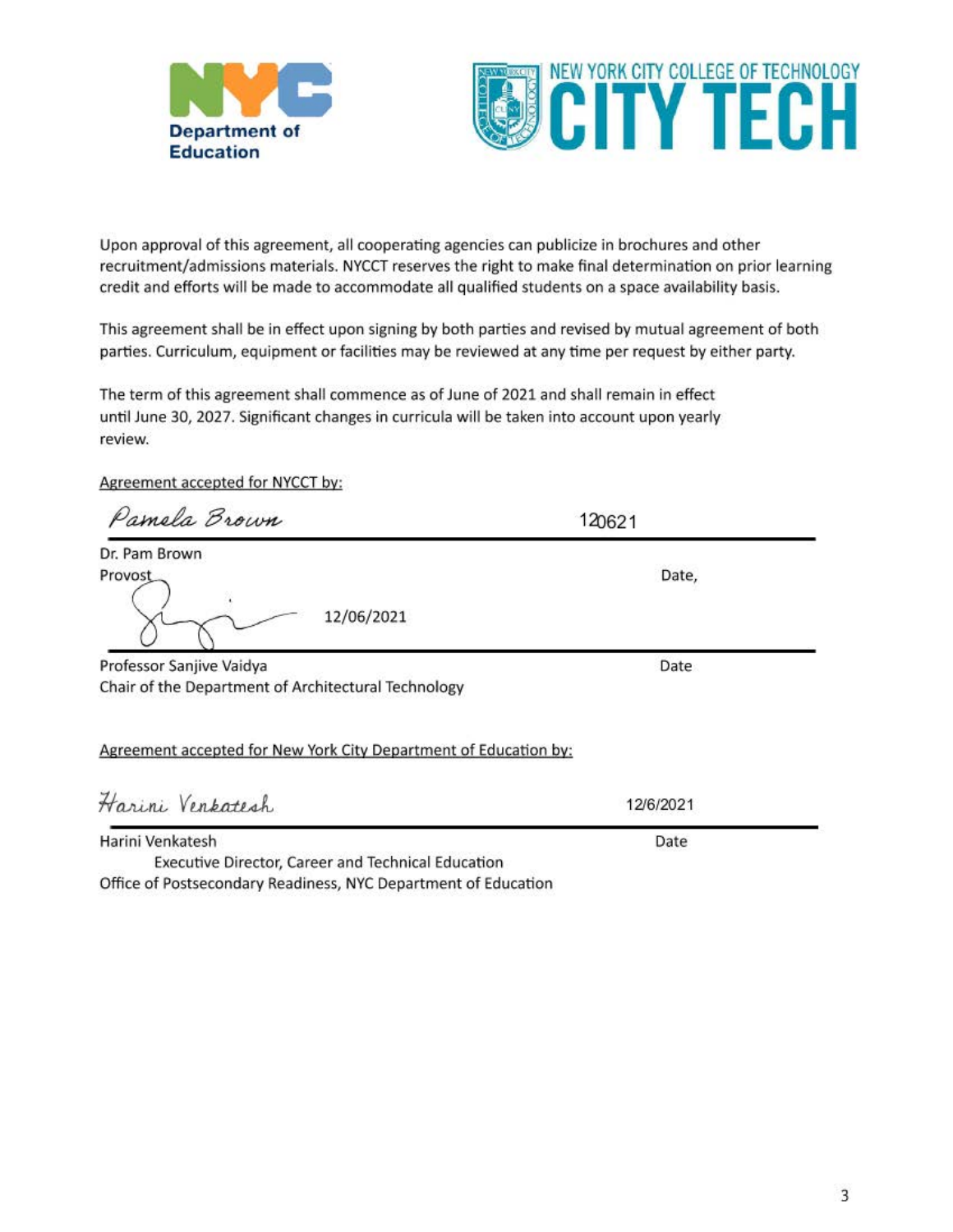



| <b>Name of Schools</b>                                             | <b>Name of CTE Program</b>                                             |
|--------------------------------------------------------------------|------------------------------------------------------------------------|
| Art and Design High School                                         | Architectural Design                                                   |
| Bronx Design and Construction<br>Academy                           | Architecture                                                           |
| Brooklyn Technical High School                                     | Civil Engineering, Architecture and General Technology                 |
| High School for Construction Trades<br>Eng. & Arch                 | Architecture                                                           |
| Hillcrest High School                                              | CADD                                                                   |
| Newtown High School                                                | Architecture                                                           |
| Ralph McKee Career and Technical<br><b>Education High School</b>   | Architectural Drafting (Engineering Technology/ General)               |
| Thomas Edison Career and Technical<br><b>Education High School</b> | <b>Mechanical Drafting</b>                                             |
| Urban Assembly School of Design and<br>Construction                | Architectural Design                                                   |
| Williamsburg High School for<br>Architecture and Design            | Architectural Drafting and Architectural CAD/CADD/Preservation<br>Arts |